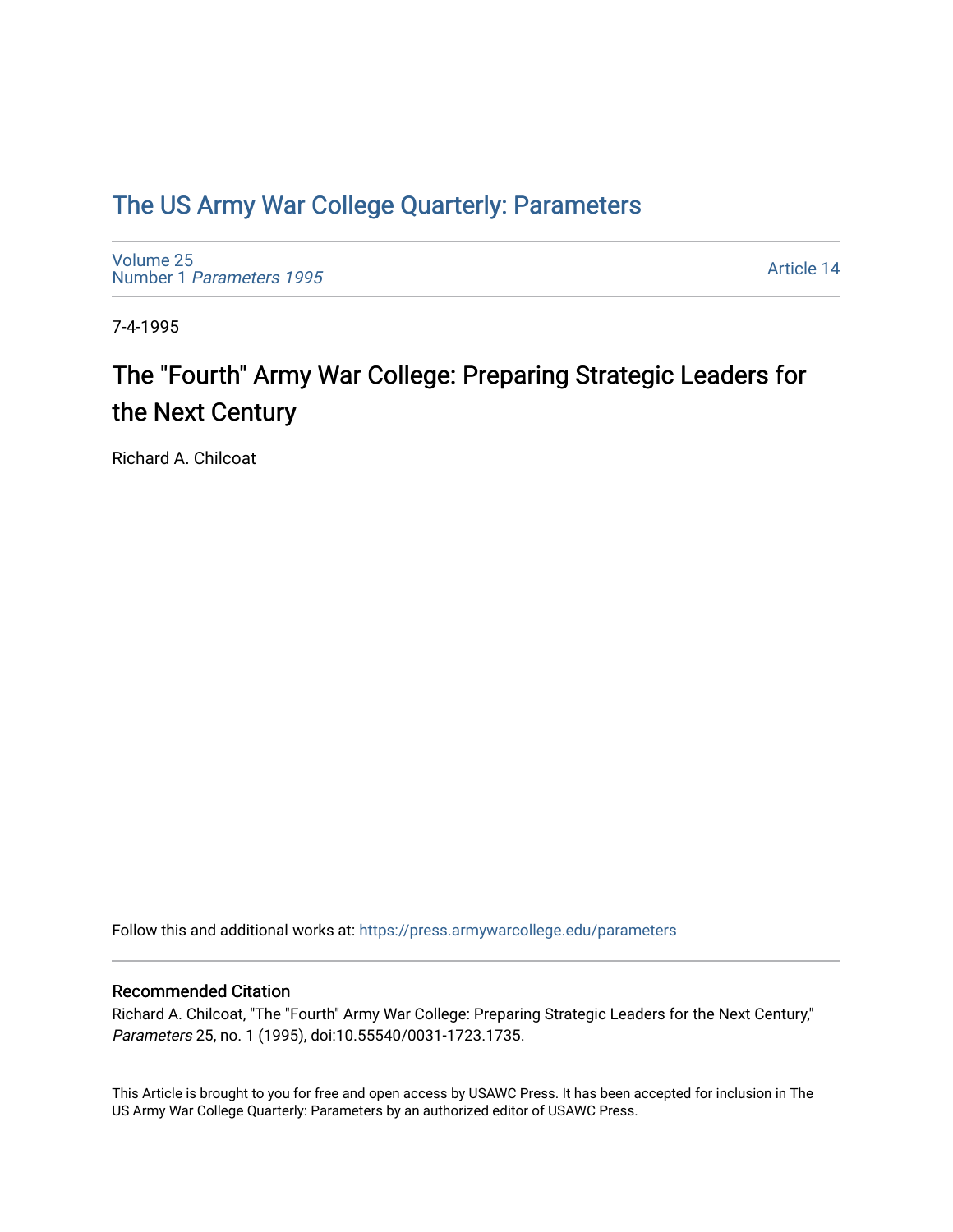## **The "Fourth" Army War College: Preparing Strategic Leaders for the Next Century**

## **RICHARD A. CHILCOAT**

From *Parameters*, Winter 1995-96, pp. 3-17.

"USAWC . . . the nation's preeminent center for strategic leadership and landpower . . . a learning institution . . . preparing today's leaders for tomorrow's challenges . . . pursuing mastery of the strategic art through education, research, and outreach." -- US Army War College Vision Statement, April 1995

Alvin Toffler, addressing society in general, might well have aimed his remarks at the Army: "If we do not learn from history, we shall be compelled to relive it. True. But if we do not change the future, we shall be compelled to endure it. And that could be worse."[1] Toffler's admonition is taken seriously at the Army War College: faculty, students, and staff are dedicated to examining and helping to shape US defense posture for the early decades of the next century. This article describes how the Army War College, drawing upon the Army's Force XXI initiative, will use new technology to analyze and contribute to national security policy, strategy, and operations.

Secretary of War Elihu Root's vision, reflected in his remarks at the dedication of the College in 1903, continues to guide us: "Not to promote war, but to preserve peace by intelligent and adequate preparation to repel aggression."[2] The War College, he said, would become a place where the Army's future leaders could "study and confer on the great problems of national defense, of military science, and of responsible command."[3] These three imperatives have lent continuity to the evolution of the War College from its activation in 1903; they continue to guide us into the next century.

The War College is involved in a process of change distinctly different from the three clearly identifiable previous stages of its development. It will be useful to glance at each of those earlier stages, which for convenience are referred to as separate colleges, and then describe how the Army is producing a "Fourth" Army War College.

#### **Antecedents**

The "First" Army War College, from its establishment by Secretary Root[4] until America's entry into World War I, reflected a tentative search for identity expected of an institution in its formative stage. Certainly there was a need to improve the professional preparation of senior officers--command and staff performance during the Spanish-American War had been notably poor [5]--but the ideal organizational solution was elusive. The College, located in Washington, became an element of the War Department General Staff itself, and performed war planning duties.

Those duties immersed students in practical military problems of the period with an obvious training payoff. While "learning by doing," reinforced by mentoring, was the prevailing teaching methodology, there was a risk that day-today contact with the general staff would dilute essential academic and theoretical concerns. The faculty sought to balance learning and doing by emphasizing map exercises, command post exercises, staff rides and analyses of Civil War battles, and maneuvers in addition to the day-to-day operational undertakings described above. During the early years, there was no formal academic instruction; the idea that the program should move beyond the concept of on-thejob training and into the realm of theoretical study and acquisition of knowledge took hold gradually. The curriculum emphasized high-level tactics, campaign planning, and war planning, but despite the experiences of the Spanish-American War, there was little attention to preparing for and executing a national mobilization. The immediate aim was to qualify students for service as general staff officers in the War Department and major commands.[6]

The "Second" Army War College emerged in the years following World War I, as the nation evaluated the lessons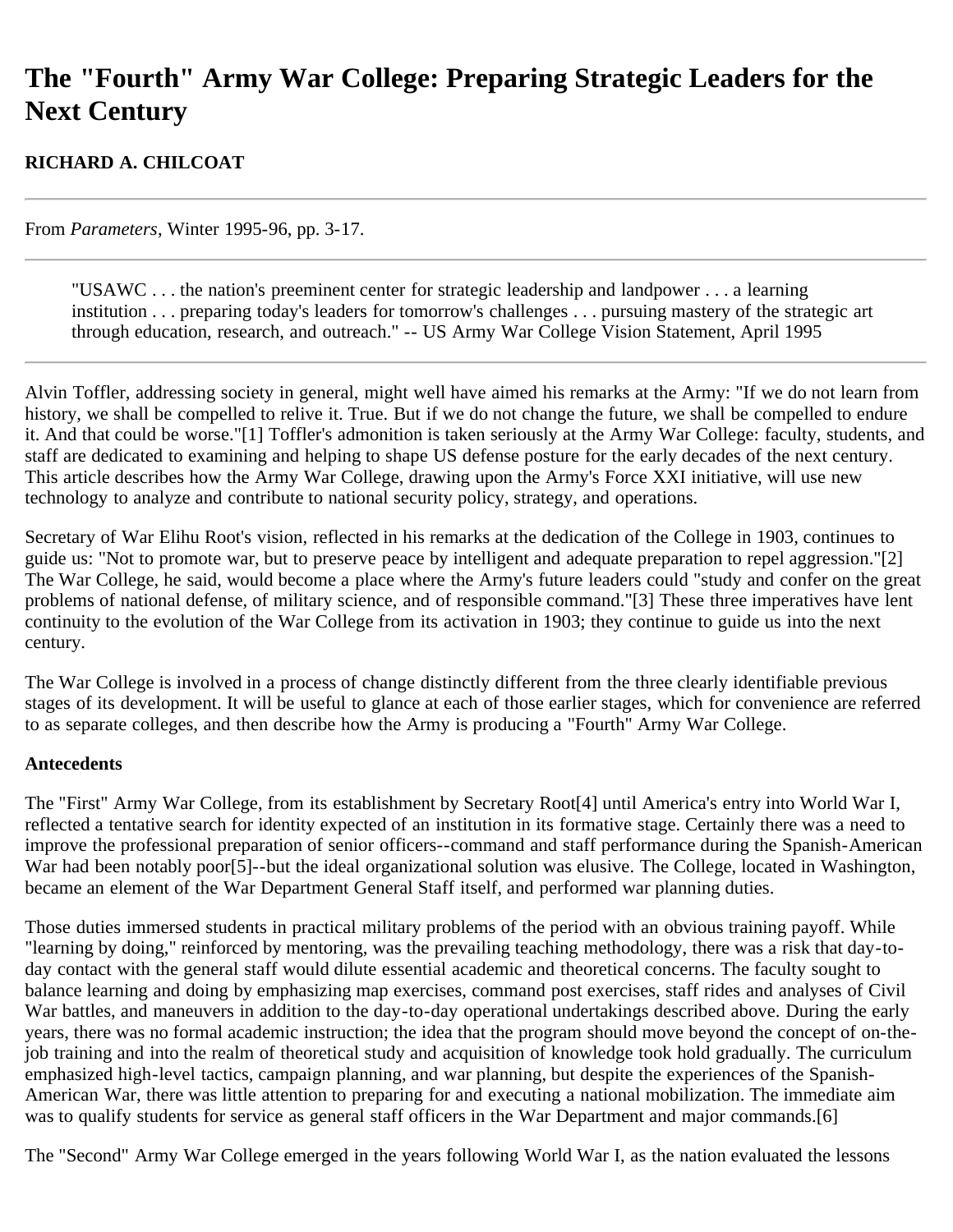from its first Industrial Age conflict. The Second Army War College expanded and consolidated its role as an educational institution in which the presentation of formal instruction came to be recognized as paramount. And although the War College had been severed from the General Staff in 1916, vestiges of its original war planning function continued. The poor performance of the War Department General Staff in planning and carrying out a national mobilization for World War I had been a painfully visible weakness. Consequently when the Second Army War College opened in 1919, after a two-year interruption during World War I, the program of study emphasized preparing the nation for war, a topic that became paramount in 1938. In the meanwhile, instruction in "responsible command," the third of Root's defining imperatives, was officially incorporated into the curriculum. As early as 1920 the War Department had ordered greater emphasis on training for command, eventually leading to a course called "Preliminary Command." The College continued its goal of preparing officers for general staff duties in the War Department as well as for command and staff work at senior levels. Content began to include the political, economic, and social issues that create the context for decisions at the highest levels of government. Concurrently there was increased attention to the study and analysis of history; the Historical Section of the War Plans Division was transferred to the War College's control in 1921.[7]

The College shut its doors again in 1940. World War II marked the total mobilization of warring powers and the emergence of the ultimate expressions of industrial warfare--massed armor, high-performance aircraft, carrier task forces, and the atomic bomb. Despite the distractions of war and its turbulent aftermath, however, the nation's military leaders devoted a surprising degree of attention to realigning intermediate and senior education in the armed forces. An Army and Navy Staff College, activated in 1943, became the National War College in 1946. The Army Industrial College (established in 1924) became the Industrial College of the Armed Forces, also in 1946, while the Armed Forces Staff College was activated in 1947. The Army War College itself finally reopened in 1950, after a 10-year hiatus, having been displaced to Fort Leavenworth from its prewar home at Fort McNair. It moved to Carlisle Barracks, its present location, only a year later.[8]

The "Third" Army War College was distinctly the product of World War II, but the shaping reality throughout the 40 years of its existence was the Cold War. It was during the period of the Third Army War College that nearly all the institutional structures of today's War College finally coalesced. For example, the three resident teaching departments-- National Security and Strategy; Military Strategy, Planning, and Operations; and Command, Leadership, and Management (corresponding to Root's national defense, military science, and responsible command, respectively)- assumed their present form.

Other modern features of the War College came into being as well. They include the Department of Corresponding Studies; the Military History Institute, housing one of the finest collections of military books, personal papers, and records of any reference facility in the world; the Strategic Studies Institute, providing the focus though not the sole expression of the War College's traditional role of conducting advanced studies for the Army; the Army Physical Fitness Research Institute; the USAWC Library, combining new and traditional principles and practices with technology to become the preeminent research and information center for landpower and strategic leadership; the Advanced Course Program, which enabled students to select a share of their courses from a menu of electives in addition to the mandatory core of basic courses; and *Parameters*, the Army's senior professional journal. Even the Center for Strategic Wargaming, precursor of the new Center for Strategic Leadership, progressed as far as feasible, given the divided and confined physical plant then available.

The Third Army War College's curriculum mirrored the evolution of US nuclear strategy, ranging from Eisenhower's massive retaliation in the early 1950s to the prevailing form of flexible response when the Berlin Wall fell in 1989. Even as it fought peripheral wars in Korea and Vietnam against Third World foes, the Army always saw its overriding priority as Western Europe. The type of warfare that NATO and the Warsaw Pact prepared to wage was the epitome of Industrial Age conflict, featuring the phased, sequential clash of huge armored and mechanized formations supported by air, artillery, and missiles relatively close to the line of contact. The ever-present threat of escalation to nuclear war conditioned all theater strategic designs.

Certainly a major aim of the Third Army War College was the immediately practical one of preparing graduates to assume high-level command and staff positions where they would plan and execute the type of warfare envisaged above. But this College went beyond preparing for the next war by undertaking to broaden and elevate the politico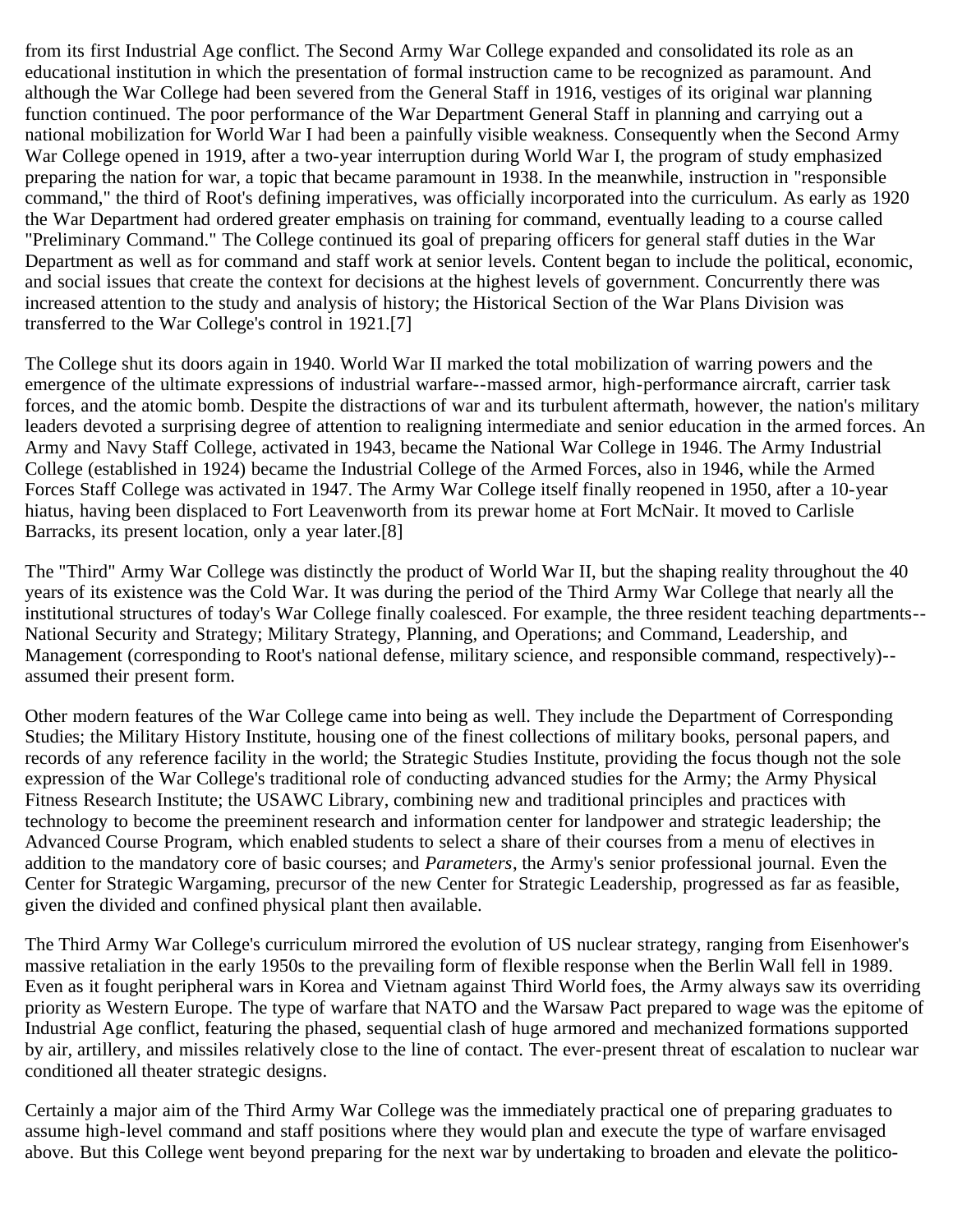military perspective of its graduates and by imparting a range of proficiencies that might more properly be thought of as purely educational. These advances were unique in the evolution of the College. Since the Cold War showed every promise of indefinite stalemate, the College began to adopt a longer view of the skills its graduates would need. New doctrine and the evolution of joint and alliance warfare required the Third Army War College to move beyond tactics and the field army to examine the operational art and theater strategy. But the College also taught national military strategy, grand strategy, and international security affairs, and introduced students to enlightened concepts for running large organizations. Time was made available in academic programs for students to develop their research, writing, thinking, analytic, and speaking skills. Through personal assessment inventories, students were encouraged in the process of personal growth and maturation.

The locus of instruction in the Third Army War College, the student seminar, took a form that promised to be durable. Each seminar--its 16 students a mix from Army branches, other armed services, government agencies, and foreign armed forces--suggests the joint combined force acknowledged by doctrine as the prevailing model. The instructional methodology within the seminar became purposeful discussion, led by an experienced faculty team and shaped by reading assignments, oral presentations, short writing assignments, and the collective skills and experience of the students themselves. Seminar instruction was reinforced by occasional class lectures by guest experts and by a substantial research-based writing assignment requiring analysis of a pertinent military problem.

The personal computer made its appearance, and students quickly discovered they could not do without it. The card catalog was removed from the library, leaving computer terminals as the students' main conduit to research sources; students could sign up for their advanced courses only through the computer; they learned the value of using computers to prepare written assignments; and computer jargon appeared in the daily discourse of student and faculty member alike. As the Cold War ended and the Information Age began, the War College stood poised on the edge of its fourth incarnation.[9]

When General H. Norman Schwarzkopf, USAWC Class of 1973, launched Operation Desert Storm in Saudi Arabia on 17 January 1991, he initiated a campaign that looked both backward and forward. Operations validated the AirLand Battle concept, the doctrinal evolution of the previous decade, and the technologies in which the services had invested so much human and industrial capital. Looking forward, General Schwarzkopf sought nothing less than total intelligence mastery, demanding an accurate picture of the battle area even while denying such a picture to his foe. He also wanted to execute his attack at such a rapid and aggressive tempo that the enemy commander's mental responses, and thus the physical reactions of his forces, would always be too late to be effective. General Schwarzkopf wanted precisely what the theater commanders of Force XXI will seek. The Army, however, lacked the fully digitized battlespace, the advanced data display capability, and the resulting total situational awareness that may provide to future leaders what was only an aspiration for the commander of Desert Storm and his predecessors.

### **A View of the Future**

The "Fourth" Army War College (1990-ca. 2010) intends to use the microprocessor to help the Army develop and employ Force XXI. To support that goal, the Army War College has developed this vision statement: to be "the nation's preeminent center for strategic leadership and landpower . . . a learning institution . . . preparing today's leaders for tomorrow's challenges . . . pursuing mastery of the strategic art through education, research, and outreach." To achieve preeminence, the institution, its faculty, and its students will strive for national recognition in terms of three core programs: education, research, and outreach related to strategic leadership and landpower. It will seek to produce graduates who are effective practitioners of the strategic art, defined as the skillful formulation, coordination, and application of ends (objectives), ways (courses of action), and means (supporting resources) to promote and defend national interests. The college, with its special organizational culture and associated values, will be a learning institution. It will prepare its graduates--fully qualified in service and joint matters, competent with technology, and able to cope with the complexities of strategy at the highest levels of leadership--for their most productive years of service to the nation.

Military applications of the Information Age will enable soldiers --as part of the joint force--to contribute to an integrated information system for collecting, processing, selecting, distributing, and displaying essential digitized data in near-real time throughout the extended theater domain. The concept of domain ranges from out-of-theater support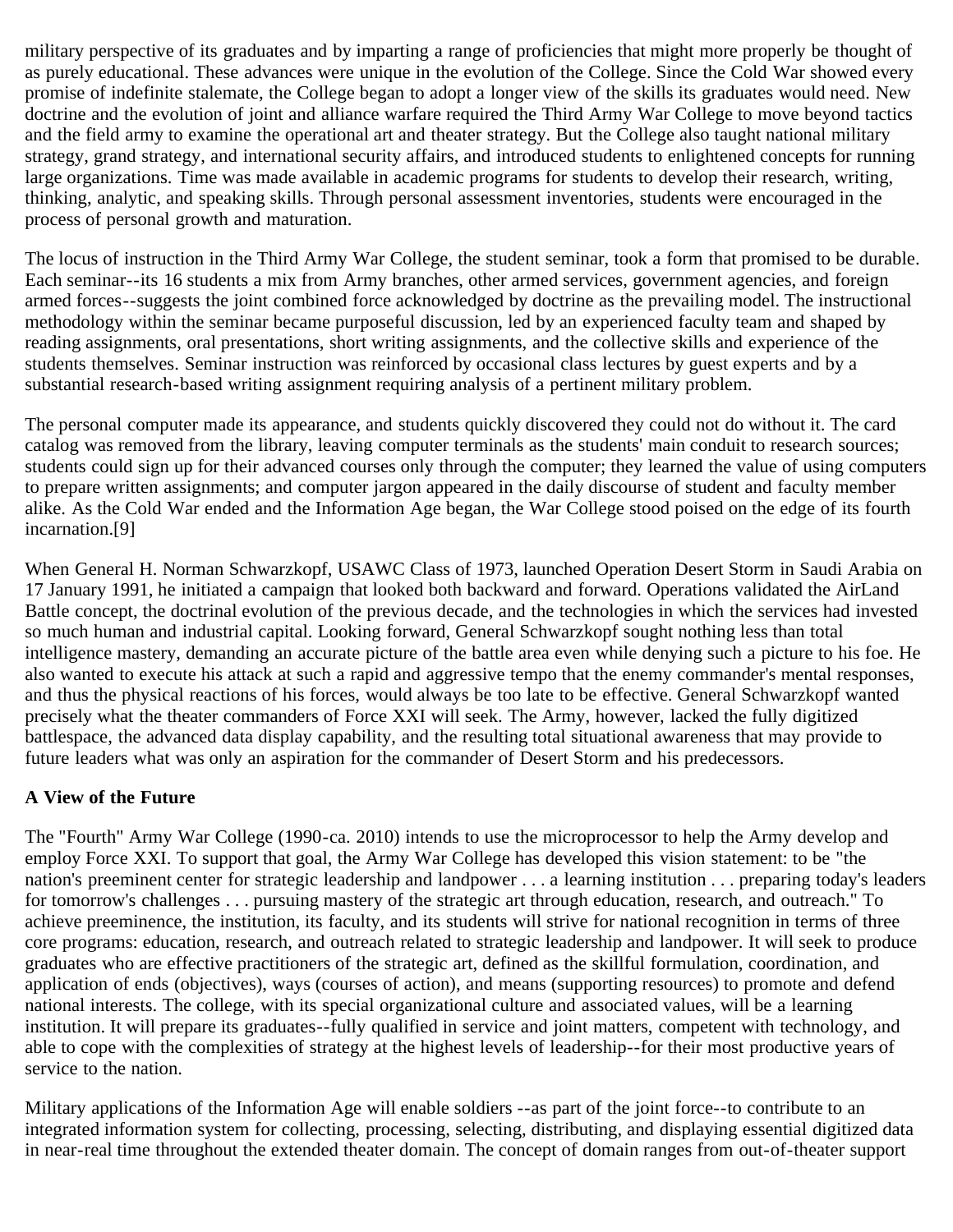activities to any point in theater and to any point in between, from the ground to orbiting satellites, and from the theater to any target the joint force is authorized to engage. Such a concept can produce leaders trained and educated to exploit the vast new knowledge resources at their disposal.

In its effort to define the specific attributes of 21st-century leaders, the War College surveyed 432 generals and promotable colonels to learn what traits they felt would be required of senior officers in the following five to 15 years.[10] They named such attributes as flexibility, adaptability, communicative skill, political astuteness, ability to conceptualize, skill in dealing with officials from different governmental cultures, diplomacy, skill in resource management, cultural sensitivity, caring leadership, and a full range of technical, tactical, warfighting, joint, and coalition competencies. No one can quarrel with the inclusion of any of these attributes; indeed, most would have expected them in military leaders serving ten or even 25 years ago.

Based upon inferences derived from TRADOC Pamphlet 525-5, *Force XXI Operations*,[11] plus the rapidly growing body of associated literature, it appears that strategic competence during the Information Age will require the following attributes:

*Simultaneous Awareness of the Strategic and Operational Situation*. The 21st-century strategist will have to combine the ends, ways, and means at hand while coping with shared "situational awareness" on a global scale. The successful senior leader will be expert in service, joint, and combined matters; he or she will understand the political, economic, and social elements of power as well. Senior leaders and their staffs will practice the strategic art in an environment where the speed, complexity, and ambiguity of operations have accelerated beyond our ability to define at present and where the strategic, operational, and tactical levels of war can at times be so compressed as to appear virtually as a single function.

Rather than the phased, sequential progress that often characterized earlier wars, where success was usually achieved linearly, theater war of the next century will be marked by simultaneous, coordinated battles: rear, intermediate, and deep on land, in the air, at sea, and in space. Tomorrow's theater commander will be capable of visualizing simultaneous operations in all of those forms. He will need to devise command, control, and monitoring protocols for doing so successfully.

*Managing and Responding to Change*. Strategic leaders of the 21st century must embrace change, think "outside the box," and adapt proactively. They must have the mental agility to forge fresh insights about probable future conflicts such as those discussed in Sam Huntington's "The Clash of Civilizations" or Ralph Peters' "The New Warrior Class," "After the Revolution," and "The Culture of Future Conflict." Information-age leaders will fight and operate in various domains, to include low-tech as well as high-tech environments, and against nontraditional as well as traditional foes.

Our information edge--near-real time situational awareness--should allow the commander to take informed initiatives more quickly than the enemy can generate informed reactions. Some call this getting inside the opponent's decision loop. We recognize, too, that the advantage that accrues from information is transient. The search for commanders who can recognize the "unforgiving minute" will be as important in the next century as it was when Patton looked for such officers during World War II.

*Knowing How to Lead in Learning Organizations*. Just as the Army is a "learning" organization rather than one that has settled on permanent solutions, so the various units and commands within the Army will be learning organizations, evolving toward an ideal that is itself constantly subject to revision. Successful command of such organizations will require assurance that though the force will fight smart today, it will fight still smarter tomorrow. The commander must embody in himself, and foster in his subordinate leaders, a determination to innovate, to trust subordinates to exercise initiative, to capitalize upon flux and uncertainty, to support risk-taking but to tolerate and learn when it goes awry, and to fight as one integrated team within the Army and with the other services.

*Facility in Managing an Avalanche of Data*. The term "information overload," already a cliché by the mid-1980s, suggests the clogging of data circuits and the inundation of in-boxes with information faster than it can be assimilated and put to use. Consider, then, the scale of the potential problem early in the next century, when our capacity for data collection will have expanded geometrically. Fortunately, the problem is recognized; the Army and the other services are working to capture the relevant data for the right individual in a timely manner and display it in useful ways. Even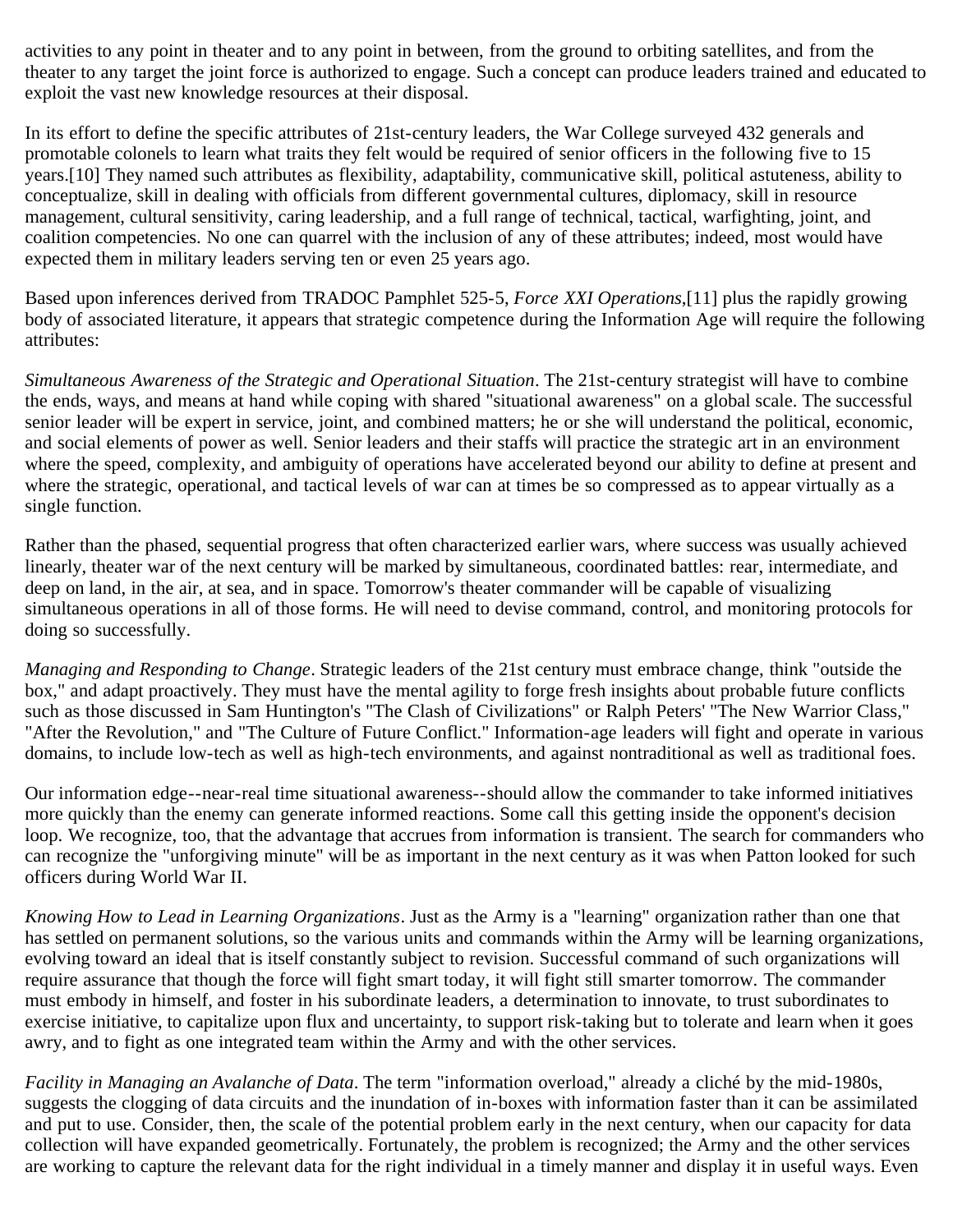so, there is no doubt that the strategic leader best adapted for the Information Age will be one with a retentive but discriminating mind, capable of separating the essential from that which is interesting and acting with confidence on his or her conclusions.

*Knack for Exercising Enlightened Control*. The Army's goal for the digitized battlefield of the 21st century is to provide leaders at all echelons, from platoon to division and even higher, a common situational awareness. The ability of platoon leaders to see much of what the division commander sees electronically raises important questions about leadership style at the division and higher levels. Some analysts of the Force XXI battlefield reason that since the lower-echelon commander will possess so much greater situational awareness, he should be empowered with far greater latitude and independence than in the past.[12] Armed with all the data and information available, they argue, he should be given scope to exercise his initiative to the fullest, in a sense revalidating the concept of *Auftragstaktik*.

But one can reasonably argue the other way. The primary reason for decentralizing battle authority in the past was that only the lower-echelon commander knew the local situation and could remain abreast of fast-breaking events. Thus he needed to be empowered to act on his unique awareness, always in consonance with the higher commander's general intent, so as to exploit any quick-developing opportunities. On the digitized battlefield, however, the lower-echelon commander's situational awareness will no longer be unique. Since his commanders may have the same picture, we could expect some senior commanders to exercise tight centralized control, assuring that every subordinate element operates in a carefully developed unified effort.[13] The most likely outcome is that the degree of control will vary according to circumstances.[14] It may prove wise, for example, for a commander to exercise tight control during the early stage of an offensive, gradually relaxing that control as units enter the breakout and pursuit phases.[15] The jury is still out as to which of these two views will prevail.

In either case, future theater commanders will have to be versatile in their approach to control, particularly as they school their subordinate commanders. In another of the paradoxes common to technology enhancements, improved command awareness could encourage commanders already given to over-control or offer opportunities for developing flexible techniques at all levels of command.

*Psychological and Physical Stamina*. As the commander comes to rely on brilliant automated machines to supplement his physical and intellectual abilities, it may appear paradoxical--again--to be told that in some respects he is going to have to be mentally and physically tougher than his predecessors. But such is true--the brilliant machines never sleep. Assuming that our logistics and maintenance units can meet the demand, we will have the technological potential for operating 24 hours a day throughout a protracted campaign, regardless of the weather. The senior leader in such operations must possess the physical stamina to stand up to the strain, and he must organize and train his staff to do the same.

Information Age operations also will place a high premium upon psychological stamina. We have noticed the grinding pressures inherent in simultaneous battles and the effects of information flows that exceed our capacity to analyze and synthesize them. Consider the tempo of operations in a conflict that allows us to bring to bear all of our technology. Doctrine dictates a relentless assault on the enemy's reactive capabilities. If we are to capitalize on our information edge, then aggressive but informed battle initiatives must be undertaken without let-up, as each commander tries to overwhelm and disrupt the enemy's command structures and neutralize or destroy his forces. Easy enough in theory, in practice it will require a senior commander and staff who possess the mental staying power, implacable will, and the organization and training to apply pressure around the clock, while pacing themselves for the marathon rather than the sprint.

We are also examining asymmetric situations, those in which our technology may not provide the edge we want. Recent experience in peace operations indicates that we need to prepare ourselves specifically for conditions common to many operations other than war. Peace operations, under the auspices of the UN or in a coalition, require special skills and can involve groups not encountered in traditional planning, training, and operations. The War College, led by its Peacekeeping Institute (PKI), is making a major contribution to understanding the requirements of peace operations, training soldiers and civilian counterparts in matters as diverse as the nuances of negotiations, conflict resolution between hostile factions, and coordination with humanitarian relief organizations and other government and nongovernment groups. Planning exercises related to peace and humanitarian relief operations are part of the core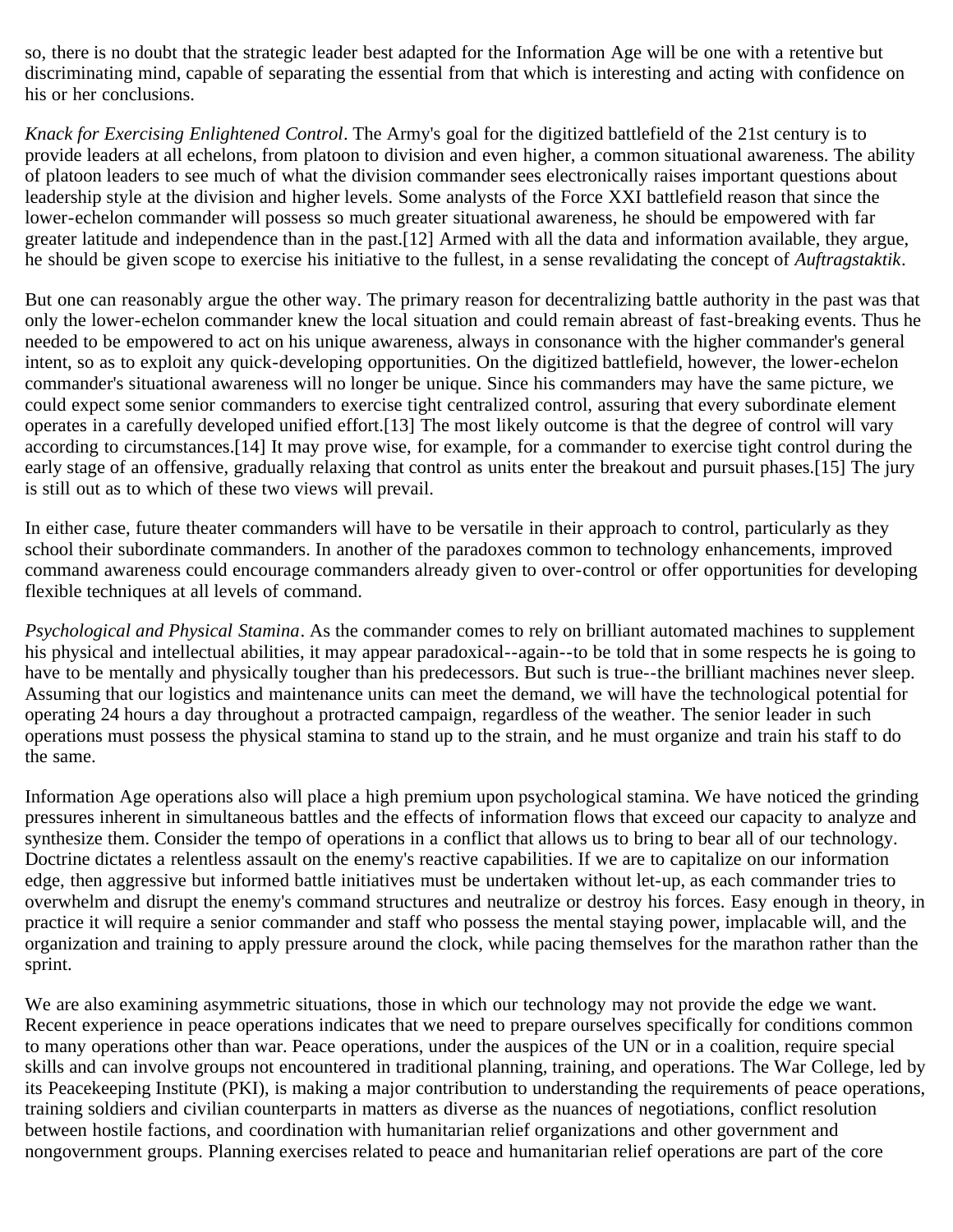requirements for resident and nonresident students alike. I will have more to say about PKI.

*Hands-on Skill at the Computer Terminal*. Unlike senior leaders of the past, the commander of the 21st century may have to confront the flow of information with little intermediation by assistants. Much of his picture of the battle area, his situational awareness, and the answers to his own queries for data will be conveyed to his eyes directly via images on the color monitor of his computer, either a PC in his command post or a laptop while he is mobile. He must therefore be computer literate. To the strategic commander of the Information Age, the laptop computer, or its successor, will be a natural extension of his mind, as familiar as the telephone, map, and binoculars. Aspiring future commanders who are not already computer literate take note.

*Knowledge of Force XXI Doctrine and its Implementing Structures*. The period for reasonably meeting Force XXI objectives extends ten or 15 years, possibly longer if resources lag.[16] The point to understand about Force XXI, however, is that we shall never achieve the end-state as we know it today because the concept is continually evolving. The Army traditionally has changed in discrete steps, with division reorganizations determined by sporadic emergence of new systems of weapons, communications, transportation, and logistics that altered the concept of land warfare. New military applications of technology emerge so rapidly that a different mechanism for change has become necessary. No longer will military organizations change by dramatic, infrequent bounds; frequent small steps will be the norm. Change will be an iterative process in which experimentation, relying on live exercises as well as computer simulations, leads to successive refinements and adjustments. The pattern of prolonged status quo, punctuated by massive change, will be replaced by a steady search for improvement. This new process has been institutionalized in the Army by such organizations as the Louisiana Maneuvers, the vehicle for generating purposeful change within the Army, especially with regard to Force XXI.

Since Force XXI will be continually evolving, it follows that operational doctrine will similarly remain in flux. This means that TRADOC Pamphlet 525-5, *Force XXI Operations* (plus the entire family of specialized doctrinal documents that will follow) will remain provisional, subject to constant refinement as tests are completed and experience accumulates. Unlike in the past, when an officer could learn Army organization and doctrine early in his professional schooling and expect to remain current for the following ten years or so, graduates of the Fourth Army War College in 2010 will have followed throughout their careers changes large and small in both.

The main lesson to be drawn from this excursion through the Army's concept of change and the way we plan to adapt physically and intellectually is simply this: the Army's management of change and the ensuing organizational and doctrinal innovations will be professional preoccupations. The leader who aspires to mastery of strategy will acquire knowledge not as a result of last-minute preparation. Rather he or she will need to grow into the culture from the beginning so that an understanding of how the Army changes--presently represented by Force XXI and its evolving doctrine--becomes integral to professional development throughout his or her career.

## **The Fourth Army War College**

We have so far identified eight attributes required for senior command and staff activities over the next 15-20 years. It will be the task of the Fourth Army War College to help students acquire them--along with the traditional elements of senior officer education--by integrating necessary new material into time-proven academic programs. This concept is embodied in a useful formula: *change* (as dictated by the end of the Cold War and beginning of the Information Age) plus *continuity* (hearkening back to Elihu Root's enduring trinity of basic War College purposes) equals *growth* (in the College's capacity to promote personal and intellectual development). We cannot forget that "in order to get to the future we have to go through the present."[17] We must remain ready for today's wars even as we prepare for tomorrow's; the Fourth Army War College, and indeed the Army at large, will assimilate change in ways that maintain current operational effectiveness.

Some new elements of our academic programs are not defined by technology. The Goldwater-Nichols legislation of 1986, for example, whose effects even yet have not fully registered, mandated a series of measures designed to promote greater unity and coherence of effort among the services. Similarly, America's post-Cold War military drawdown and the frequency of United Nations peacekeeping initiatives have brought us to prefer alliances and coalition operations over unilateral solutions to international challenges. These two impulses--the joint and the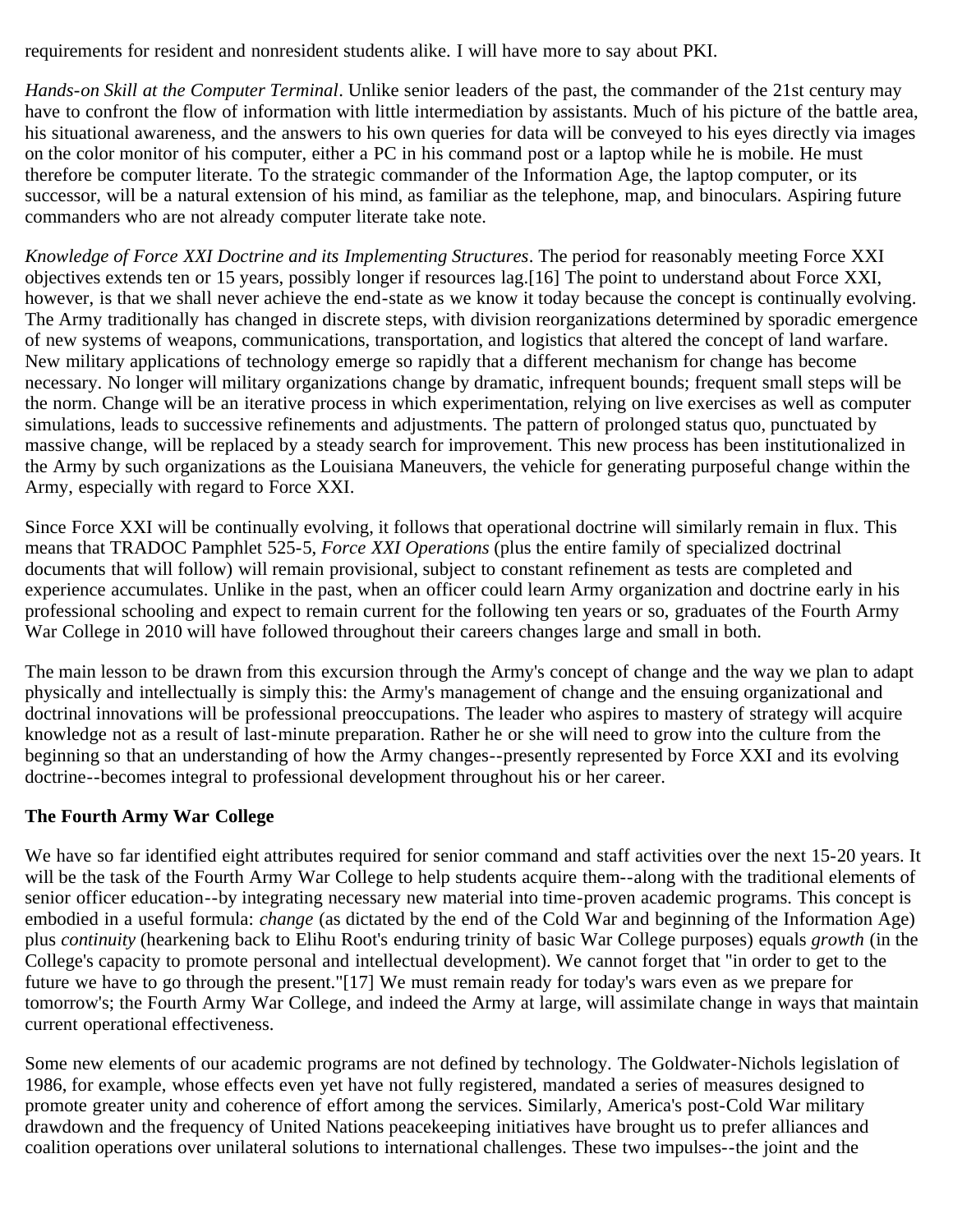combined--are reflected in the expanded purpose of the Fourth Army War College: to prepare senior commanders and staff officers--all joint-specialty qualified, all competent in the strategic art--for service at high-level joint, combined, and interagency headquarters, capable of responding to general war, regional conflict, or operations other than war.

Just as Force XXI capitalizes on modern information technology in how to wage war, so the Fourth Army War College will use the technology to teach its students. The College will expressly encourage creativity, innovation, experimentation, intellectual outreach, and informed nonconformity in the classroom and in its administration--and in professional writing as well. As former Army Chief of Staff General Gordon R. Sullivan often noted, "Disagreement is not disrespect."[18]

The laptop computer, provided to every student for use during the academic year, is the basic tool for interactive learning at the Fourth Army War College. Computers support our intent to evolve from an institution in which internal communications rely on the transfer of paper, to a near-paperless environment in which most internal communications are passed electronically. The computer terminal's ubiquity at the College serves the dual purpose of facilitating instruction while allowing students to develop skills they will later need as leaders. The majority of students arriving at the War College today possess basic automation skills, a change from our experience as little as three years ago.

The seminar group remains the basic learning unit at the Fourth Army War College. Seminars meet in rooms configured on our Classroom XXI model.[19] This classroom, the product of several years' study and experimentation, has been carefully designed to provide the latest instruction-enhancing technology while retaining the benefits of the seminar environment. Comparison of the level of automation in the War College with a report of how civilian universities are adapting to the Information Age reveals how well we have integrated technology into our education, training, and administrative functions.[20] The concept of Classroom XXI ensures that instructors and students alike will have ready access to every educational resource that contemporary science and engineering can provide.

The recently opened Collins Hall, which houses the Center for Strategic Leadership (CSL), is representative of our commitment to physical and intellectual change, continuity, and growth. The new facility has the dual mission of supporting education at the Army War College and planning and decisionmaking by DOD agencies. In support of the College's educational role, CSL greatly extends the seminar learning boundaries, providing new options for leader development at the strategic level. In support of DOD leadership, CSL serves as a high-technology "laboratory," focusing on improving decisionmaking processes at the operational, interagency, and strategic levels. This laboratory also supports Army component commanders and combatant and joint task force commanders through seminars, symposiums, round tables, conferences (both on-site and remote via teleconferencing), exercises, computer simulations, wargaming, and in-house studies and planning.[21]

As an adjunct to CSL, the Peacekeeping Institute (PKI) serves as the focus of Army study and advice related to peace operations. A wide-ranging charter requires PKI to "refine the application of landpower in peace operations"; when PKI does so, it touches all of our interests in education, research, and outreach. Within DOD, PKI has led or supported staff development and training at unified, major command, and regional headquarters through role-playing and other support of staff exercises. On request, members work with units undergoing training at the Army's combat training centers. PKI helped to develop and conduct the first peace operations exercise involving the senior staffs of all unified commands, now an annual event at CSL, and the Institute has assumed responsibility for coordinating after-action reviews of US participation in peace and humanitarian relief operations.

PKI outreach activities include recruiting representatives of UN agencies and nongovernment organizations to join in Army training, and participation in meetings and colloquia in civilian and academic settings as diverse as the United States Institute for Peace and Harvard's John F. Kennedy Center. When the opportunity arose, PKI participated in the first predeployment training ever undertaken for UN staff personnel, preparing those who were to work in Angola and Haiti.

Perhaps our most significant contribution to understanding what one Army officer has called "savage peace"[22] is frequent participation on the ground in peace operations. PKI personnel have served as staff augmentees to the UN or other organizations in Cambodia, Kuwait, northern Iraq, Somalia, Macedonia, Rwanda, Angola, Haiti, and the Military Observer Mission Ecuador-Peru. Their experiences help to shape our curriculum and influence training and education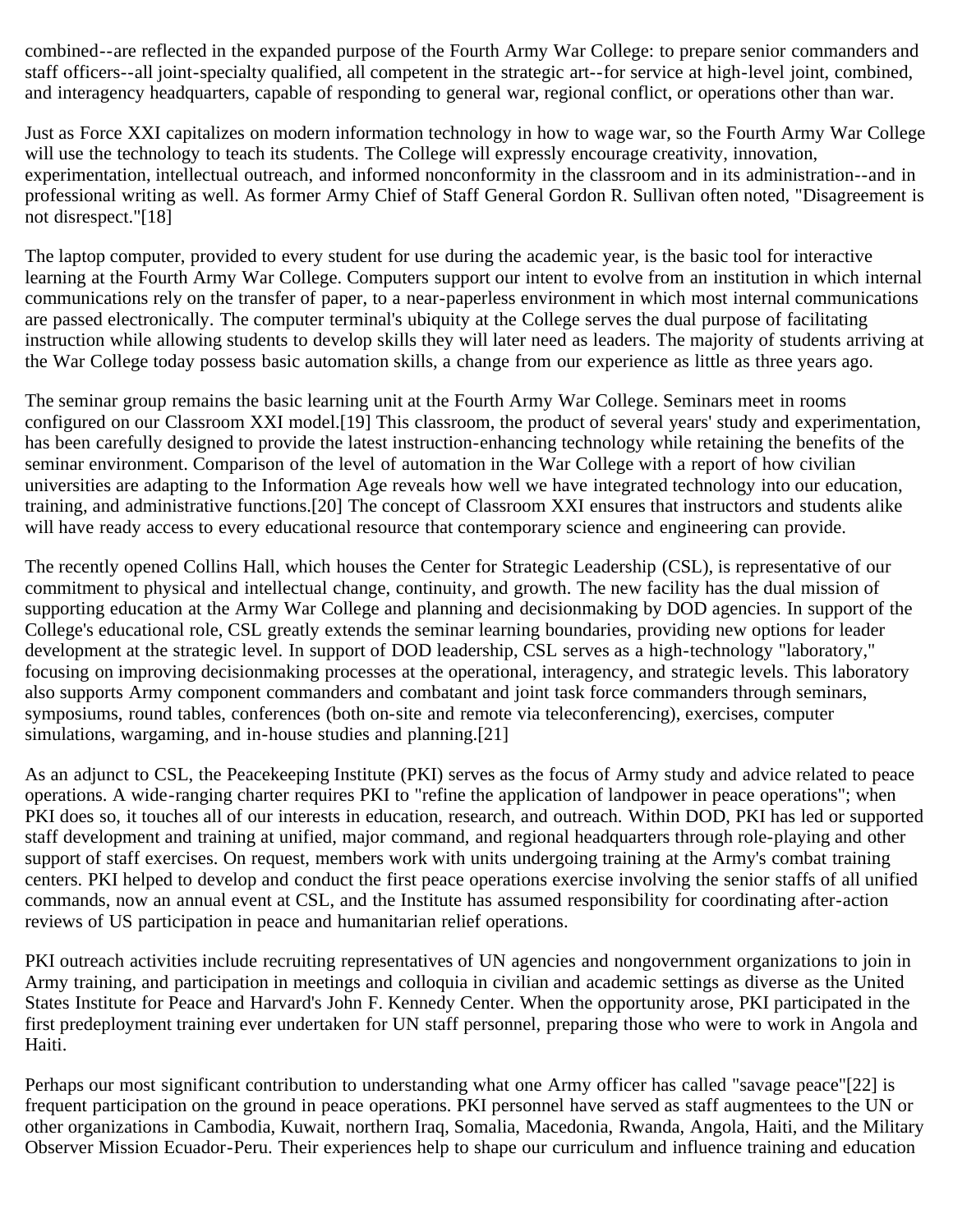throughout the Army. The Peacekeeping Institute will remain fully engaged in the kinds of change, continuity, and growth that are emblematic of the Fourth Army War College.

Through instructional technology in Classroom XXI and Collins Hall, Army War College students learn much that is directly transferable to the next century's war rooms and command posts. Even more important are the academic courses themselves, both core and advanced. The core courses--Responsible Command; War, National Policy, and Strategy; Implementing National Military Strategy; and Regional Strategic Appraisals--are all designed to explore new issues and ideas even as they impart contemporary theory and practice.

Nearly 100 advanced courses are offered each year, enabling students to develop a deeper understanding of topics covered in the core curriculum. Many of these courses, which emphasize competencies associated with increased uses of technology, also look at aspects of the War College's enduring and special themes for academic work. Representative titles are Louisiana Maneuvers and Force XXI; Joint Crisis Action Planning for Operations Other Than War; Military Space Operations; Training Force XXI (Directed Study); Revolution in Military Affairs--The Military Technical Revolution; Logistics Systems--Models and Simulations; Advanced Warfighting Studies; Information Management; Joint Land, Aerospace, and Sea Simulation--Northeast Asia War Game; Concurrent Campaign Planning Using Decision Aids; and Military Applications of Artificial Intelligence. Advanced courses are taught by faculty in the three resident teaching departments, the Department of Corresponding Studies, the Center for Strategic Leadership, the Military History Institute, and other elements of the College.

Other academic programs that contribute to the education of 21st-century leaders are the Strategy Research Program and the Strategic Crisis Exercise. The former, a major thesis-like research effort, encourages students to examine in depth a relevant topic of particular interest to them. Such a paper has the advantage of developing bona fide expertise in a particular facet of strategic endeavor while honing the student's skill in research, analysis, and writing. The Strategic Crisis Exercise (SCE) serves as a capstone experience in which students translate theory into practice. Drawing upon their course work and research, students explore the interagency process by drafting Presidential Decision Directives, preparing strategic guidance, allocating forces, distributing strategic lift, and executing campaign plans through realistic scenarios involving regional conflict and operations other than war. For USAWC students, the SCE serves as their "Battle Command Training Program" at levels where political and military activities merge. In the virtual world of Collins Hall, they are able to practice what they have learned about the strategic art.

The Army War College recognizes the importance of the human dimension in the military profession, of examining second- and third-order effects as theory becomes doctrine. When we refer to the collapse of the strategic, operational, and tactical levels of war into a virtual single entity, we are describing the challenges facing a young sergeant whose mission to escort a convoy of relief supplies has encountered an unanticipated roadblock. He has been trained to take immediate violent action to clear the obstacle. His preparation for the peace operation, however, has shown him how to discuss, to negotiate. The eventual reply to his request for guidance may have reached the pol-mil level in theater or in Washington. The young sergeant's next actions can have strategic import.

Army Chief of Staff General Dennis J. Reimer has observed that "Soldiers are our credentials." We are in the business of educating and training senior leaders in the nuances of policy, strategy, operations, and leadership so that the troops at the roadblocks can always count on the right answers. Graduates with those skills are *our* credentials.

## **A Way Ahead**

The Fourth Army War College will become reality through a planning process that is orderly and continuous. The key document is the USAWC Strategic Action Plan, now in preparation as a continuation of the process that shaped the College vision. The Strategic Action Plan represents a serious institutional effort to define our core businesses of education, research, and outreach. It sets forth the College's vision, mission,[23] and objectives, as well as our intent in establishing those objectives. Perhaps most important, the plan will match resources to requirements.

Work on the following institutional objectives should be completed within 12 to 18 months.

- Define the strategic art and its mastery.
- Develop an information technology and automation plan.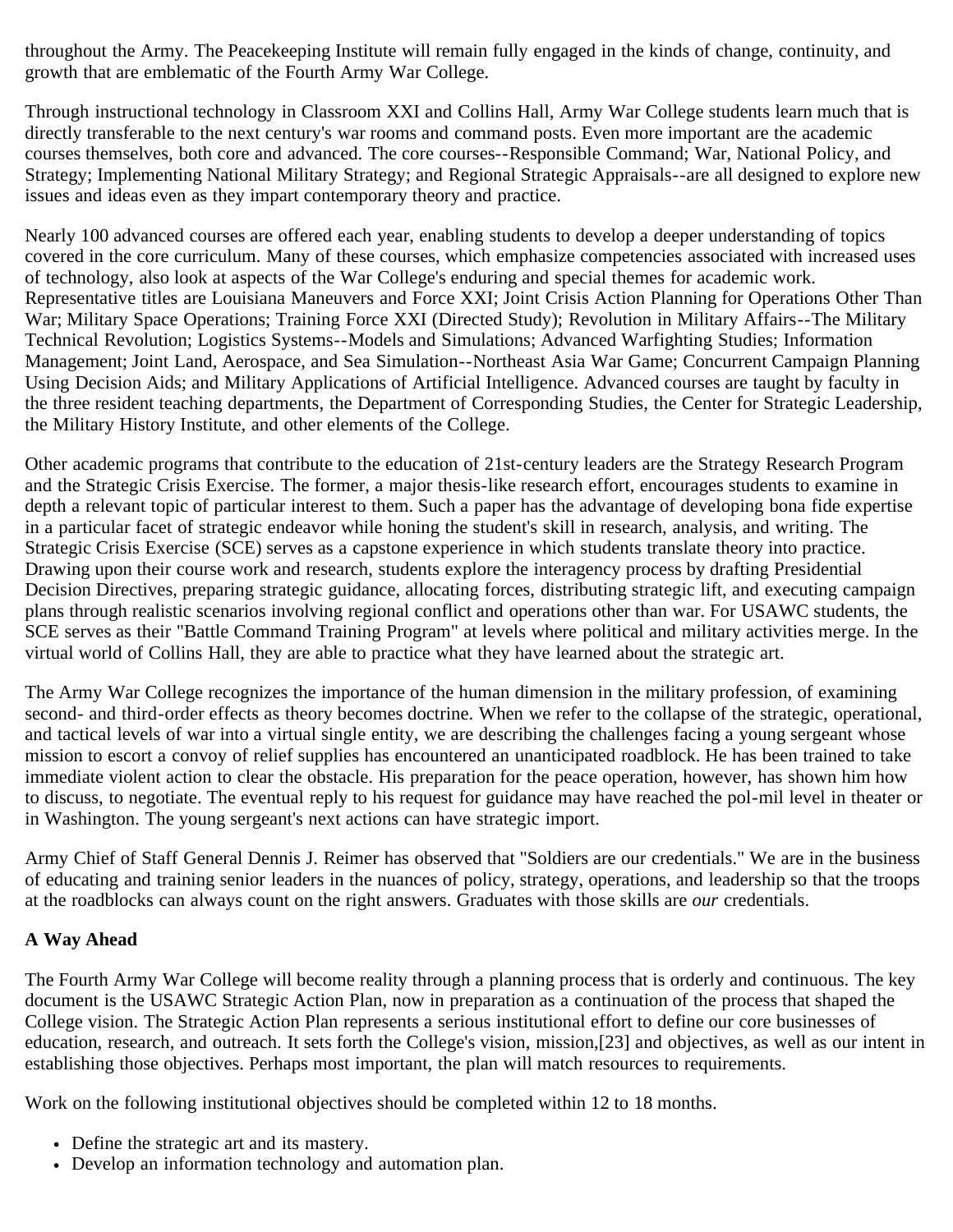- Define strategic outreach for USAWC.
- Establish strengthened faculty development programs.
- Establish strategic planning process.
- Review USAWC educational objectives.
- Conduct an alternative curriculum review.
- Integrate USAWC and garrison master planning.
- Determine feasibility and desirability of granting graduate degrees, developing new concepts for administering advanced courses, strengthening faculty team teaching concepts, developing a continuing education program, and modernizing the Department of Corresponding Studies.

Each institutional objective will be assigned to a separate staff and faculty task force for planning and execution. A USAWC strategic planning office has been established to coordinate the entire effort. Some initiatives are already under way, and others will soon follow. For example, within certain advanced courses, the talents of students are being harnessed to examine and debate the issues raised by Force XXI. Results will be provided to the Army staff and published in military periodicals. Distance learning via electronic methods will soon be a reality for our nonresident students. Laptops, CD-ROM, and modems, combined with other informational technology, will help to reduce our sizable printing and mailing costs, enable the creation of virtual seminars among geographically dispersed students, and create a learning environment comparable in some ways to resident seminars. The Strategic Studies Institute is investigating whether the Army's venerable Principles of War require adaptation to meet the exigencies of the Information Age. The curriculum review task force, in addition to its other areas of investigation, will assure that as Force XXI evolves, appropriate instruction will be included in the curriculum. Another task force will enlist the help of corporate futurists in keeping the College faculty abreast of leading-edge information and educational technology. Such efforts are designed to ensure that the War College, the Army's senior educational institution, remains in the intellectual vanguard as Force XXI becomes a reality.

Dean Rusk once reminded us that "unless we can find some way to keep our sights on tomorrow, we cannot expect to be in touch with today."[24] He was profoundly right. Unless we know where we are going, or where we are trying to go, each day's work will tend to be aimless and unconnected to our past or future, animated by no higher goal than simply emptying the in-box by quitting time. Carlisle Barracks has its vision, and we are creating the apparatus to guide and sustain progress toward attaining that vision over the long haul. By this means, we will explore, discover- and create--the Fourth Army War College.

### **NOTES**

The author gratefully acknowledges the contributions of Colonel Lloyd J. Matthews (USA Ret.) in the preparation of this article. An abbreviated, earlier version of this article appeared in the "1995-96 Army Green Book" edition of *Army* magazine, October 1995.

1. Alvin Toffler, "Introduction: Probing Tomorrow," in *The Futurists*, ed. Alvin Toffler (New York: Random House, 1972), p. 3.

2. George S. Pappas, *Prudens Futuri: The U.S. Army War College, 1901-1967* (Carlisle Barracks, Pa.: Alumni Assn. of the US Army War College, 1967), p. 28.

3. Harry P. Ball, *Of Responsible Command: A History of the U.S. Army War College*, Revised Edition (Carlisle Barracks, Pa.: Alumni Assn. of the US Army War College, 1994), p. 80.

4. Secretary Root signed the order establishing the Army War College in 1901, but the College was not activated until 1903.

5. Ball, pp. 44-47.

6. Ball, pp. 79-146, 493. I wish to thank Harry Ball for his idea of referring to the earlier colleges as the First, Second, and Third.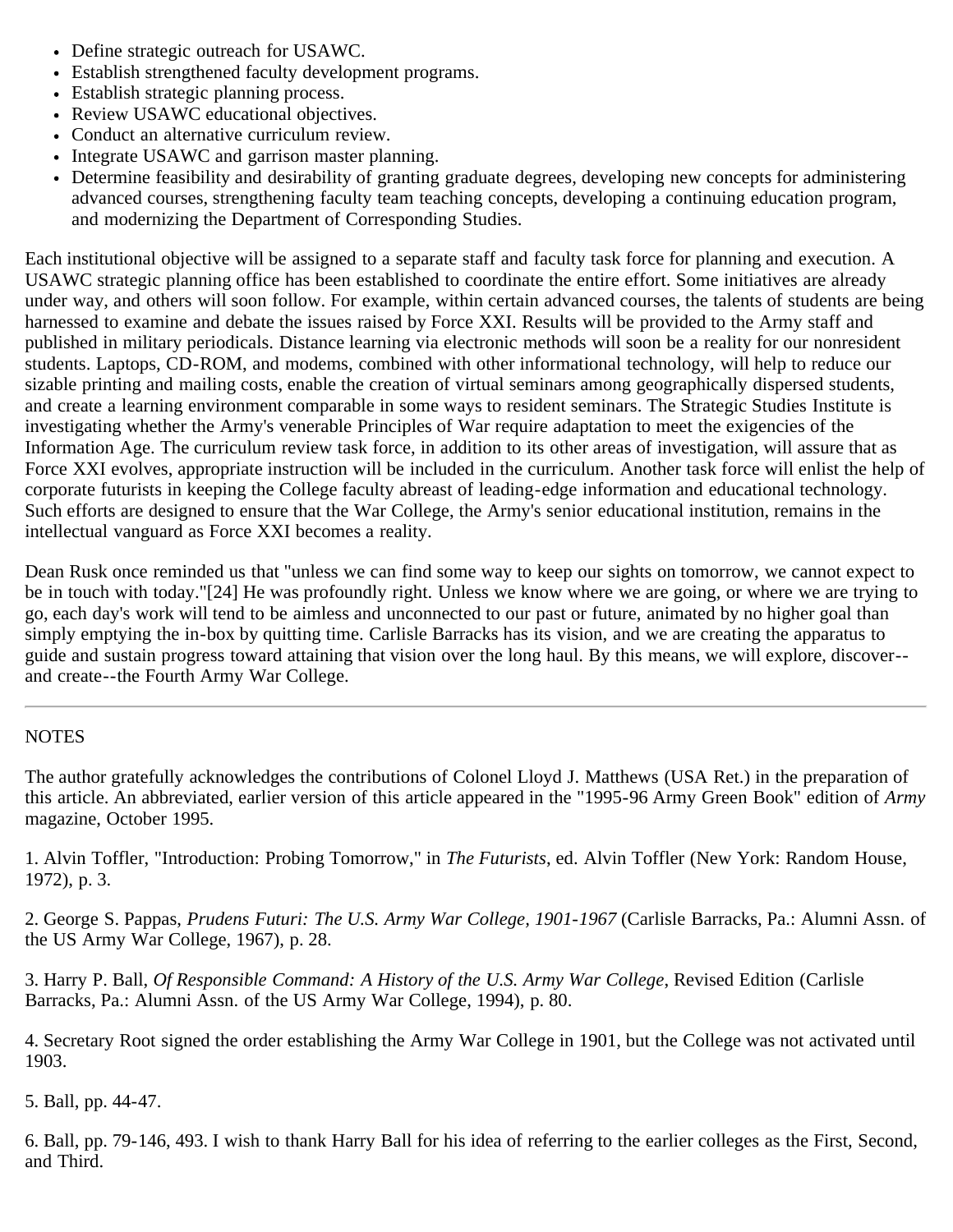7. For details of the Second Army War College, see Ball, pp. 147-255.

```
8. Ball, pp. 257-80.
```
9. For the Third Army War College, see Ball, pp. 281-489.

10. USAWC General Officer Survey, October 1991-May 1992.

11. TRADOC Pamphlet 525-5, *Force XXI Operations: A Concept for the Evolution of Full-Dimensional Operations for the Strategic Army of the Early Twenty-First Century* (Ft. Monroe, Va.: Headquarters TRADOC, 1 August 1994). Force XXI is the Army's vision to ensure a trained and ready force capable of decisive victory into the 21st century. It will accomplish this through three complementary activities: redesign of the TOE force; redesign of the "institutional" Army; and evaluation of technology, initially through digitization of our organizations and institutions.

12. TRADOC Pamphlet 525-5, p. 3-4.

13. See Robert R. Leonhard, "The Death of Mission Tactics," *Army*, July 1994, pp. 15-18; and David Jablonsky, "US Military Doctrine and the Revolution in Military Affairs," *Parameters*, 24 (Autumn 1994), 28.

14. See, e.g., TRADOC Pamphlet 525-5, pp. 2-8, 3-5, 4-4.

15. See Leonhard's thoughts on this subject, p. 18.

16. Caleb E. Baker, "The Disconnect Between the Force and the Funding," *Army*, February 1995, pp. 35-38.

17. General Gordon R. Sullivan, meeting with students and faculty, USAWC, 6 January 1995.

18. General Sullivan, 6 January 1995.

19. Classroom XXI is designed around a compact console with a touch-screen panel through which students and instructors can control multimedia presentations. The overhead video projector is the primary display device; a 35mm slide projector is also available. The instructor's console computer as well as student laptops link through the local area network to military and civilian networks, both operational and informational.

20. David L. Wilson, "Extending the Web," *The Chronicle of Higher Education*, 11 August 1995, pp. A17-A18.

21. Collins Hall provides state-of-the-art automation, computer, and communications facilities, including gaming rooms, a video teleconference center, an executive conference room, access to the Defense Simulation Internet, and a node for the World Wide Military Command and Control System.

22. See Ralph Peters' review of Daniel P. Bolger's *Savage Peace: Americans at War in the 1990s*, on pages 159-61 of this issue of *Parameters*.

23. USAWC Mission Statement: To prepare selected military, civilian, and international leaders to assume strategic leadership responsibilities in military and national security organizations; to educate students about the employment of the US Army as part of a unified, joint, or multinational force in support of the national military strategy; to research operational and strategic issues; and to conduct outreach programs that benefit USAWC, the US Army, and the Nation.

24. As quoted in James B. Simpson, *Simpson's Contemporary Quotations* (Boston: Houghton Mifflin, 1988), p. 368.

Major General Richard A. Chilcoat is the 43d Commandant of the US Army War College. He is a graduate of the US Military Academy, the Army Command and General Staff College, and the National War College, and he holds a Master of Business Administration degree from Harvard University. He served two tours in Vietnam with aviation and air cavalry units. Prior to his current assignment he was Deputy Commanding General of Fort Jackson, South Carolina.